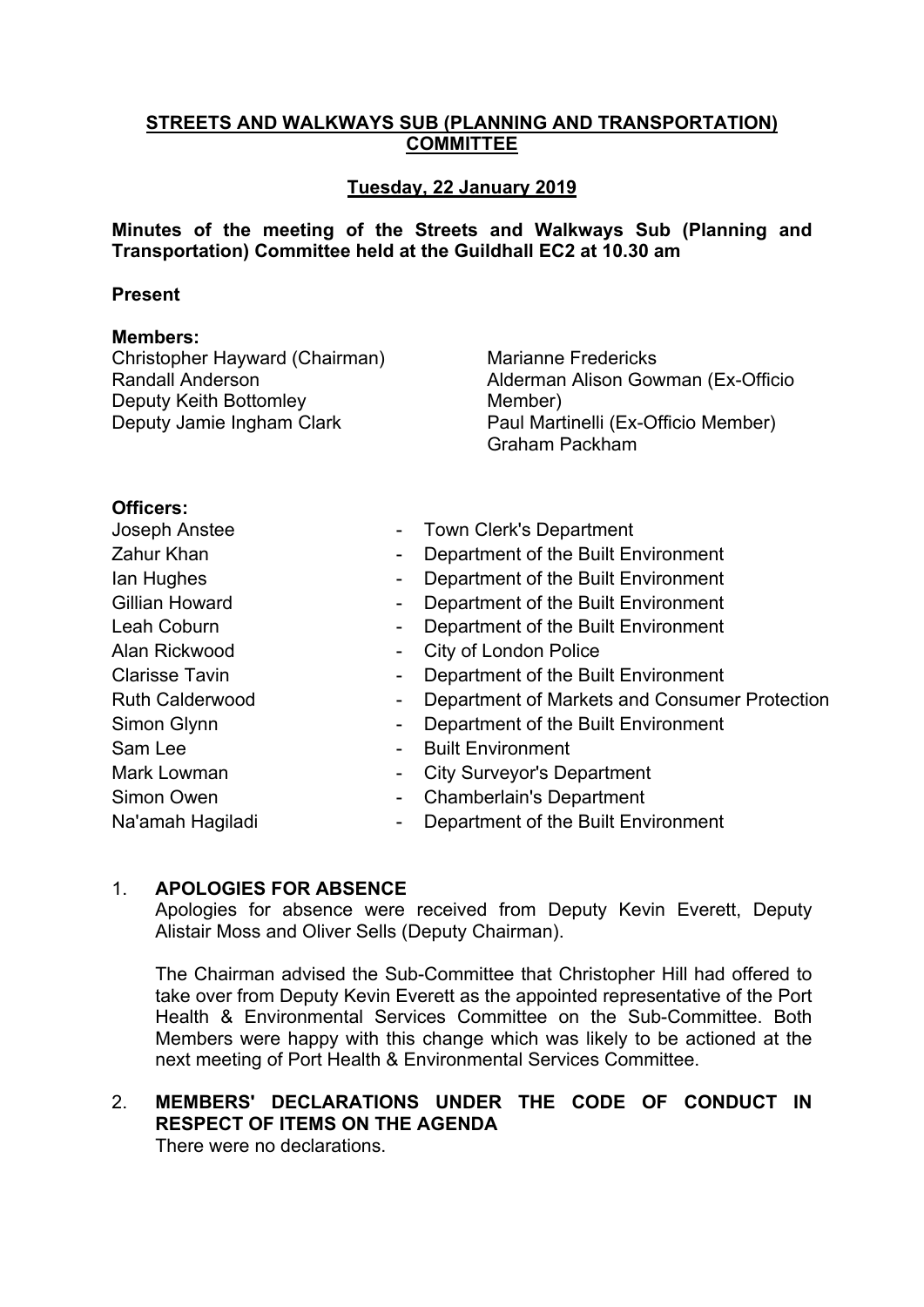### 3. **MINUTES**

**RESOLVED** – That the public minutes and non-public summary of the meeting held on 4 December 2018 be agreed as a correct record.

### 4. **OUTSTANDING REFERENCES**

The Sub-Committee received a list of outstanding actions.

#### Swan Pier

The City Surveyor advised the Sub-Committee that the contractor had been appointed and had started to set up the site and finalise licenses. The project was on programme with no current issues. The contractors were taking the old pier out so that works to the flood defence wall could be carried out, and would leave it so that the pier could be re-established following the work.

#### 22 Bishopsgate

The Director of the Built Environment advised the Sub-Committee that 95% of the details of the legal agreement had been agreed. A proposal had been drafted to break the impasse on the remaining negotiations which had been circulated to the Chairman and Deputy Chairman for information. The Chairman advised that he was satisfied with the proposals and advised officers to proceed.

#### Dockless Cycles

The Director of the Built Environment advised that discussions with the cycle hire operators were continuing. There had been additional approaches from operators about electric cycle schemes, but officers had asked them not to move to set up any such scheme until the Transport Strategy had been adopted.

A Member advised that they had had seen an electric cycle scheme operator presentation and had been impressed. The scheme had better technology than some of the existing schemes and could be a promising route forward. The Chairman added that he would be meeting with an operator next week.

#### Beech Street

The Chairman advised the Sub-Committee that he was continuing to meet with his counterpart from the London Borough of Islington and had discussed a possible two-way closure. A report on that would be brought back to **Committee.** 

The Director of the Built Environment added that officers were also meeting with Islington to discuss possible closure plans and the ramifications for the wider network. Islington were also looking at their own project to promote walking and cycling, and the authorities had agreed to promote and support each other's aspirations. High-level discussions with TfL were also underway. Modelling for a one-way closure in either direction had been approved but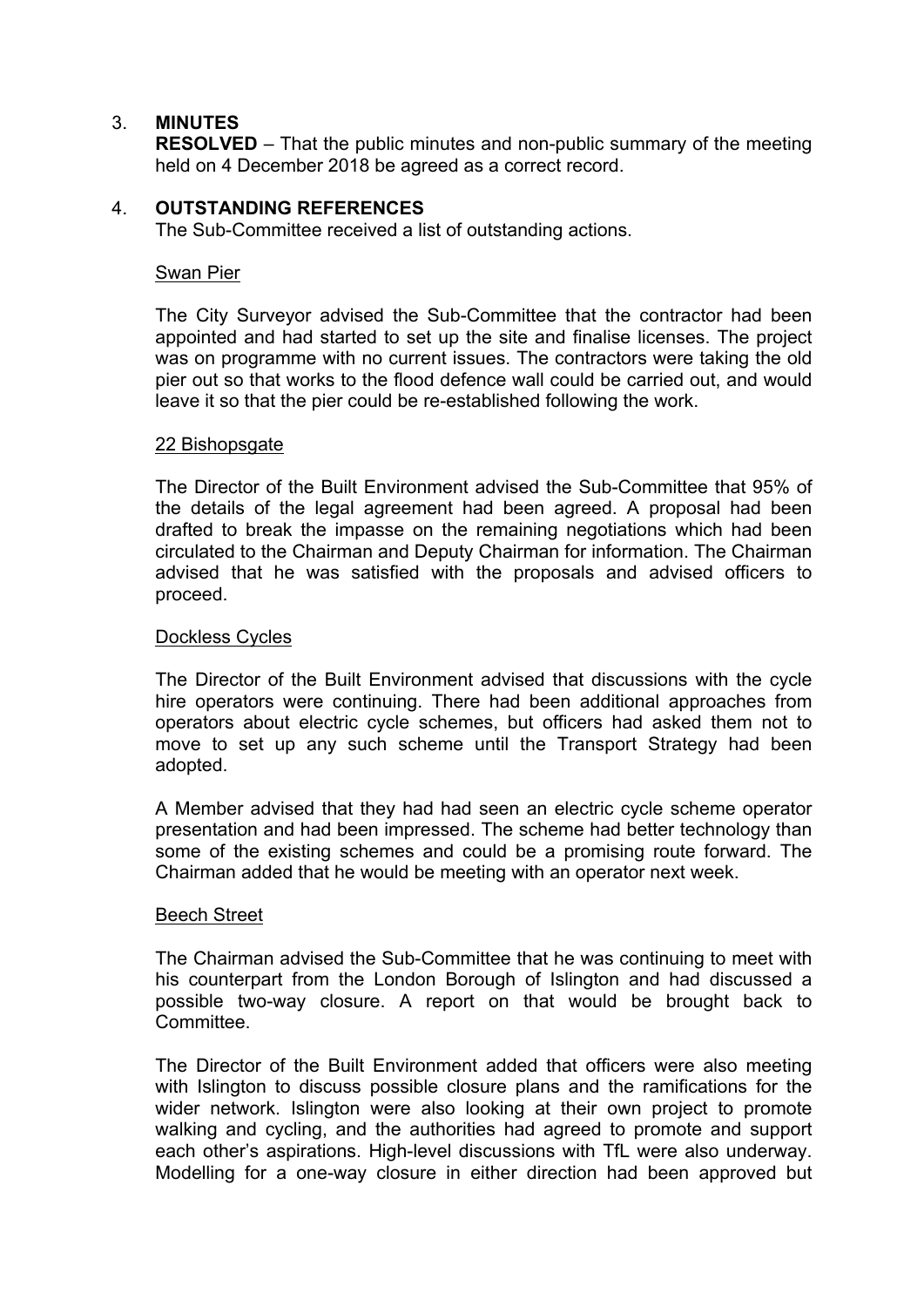approval was still sought for two-way closure. The road had been closed for a period last year in order for Thames Water to undertake work and this was an opportunity to look at two-way closure as an additional option. Members were pleased to hear about the co-operative approach of Islington and TfL.

#### Blackfriars Bridge Underpass

The Director of the Built Environment advised the Sub-Committee that repairs to the lighting and a deep clean had been done by TfL, and a meeting had been arranged for next week to any remaining minor issues.

A Member reported that the underpass looked better but there was some minor work outstanding such as repairs to the tiling and treads. The Chairman asked that the item be kept on the outstanding references list until further feedback had been received.

### 5. **BANK JUNCTION IMPROVEMENTS**

The Sub-Committee considered a report of the Director of the Built Environment seeking approval to restart the All Change at Bank project, align it with the changes in the corporate project management processes and governance, incorporate the corporate plan outcomes, and seeking Members guidance on the trajectory of change desired at Bank to focus the design efforts and minimise the length of the programme. The Chairman reminded Members that the All Change at Bank project had been put on hold whilst the Bank on Safety scheme had been completed, and now officers sought authority to restart the project, and instruction from Members on how to develop the scheme.

The strategic options presented for consideration all had the possibility of allowing some traffic through the junction. The Chairman added that whilst he did not want to debate the point, the Sub-Committee should note that there was still support amongst some Members for permitting taxis to use the junction. This was on the basis that licensed taxi carriages were an important part of a mixed transport offering, that there was a lack of evidence that taxis specifically would detrimentally impact Bank Junction safety, that the relative safety of different modes of transport and variable volume of pedestrian footfall throughout the day had to be taken into account, and that the overall aspiration to recalibrate in favour of pedestrians needed to be balanced with the 'antibusiness' message.

The Director of the Built Environment introduced the report and gave a short presentation setting out the project timeline to date, project objectives, each strategic option for consideration and indicative timescales for the project. The recommendation was to proceed with option 2, working towards semipedestrian priority with areas for place activity. This provided balance which most closely reflected the responses to consultations and previous Members debate. Guidance on how the options worked against the project objectives was set out as an appendix to the report.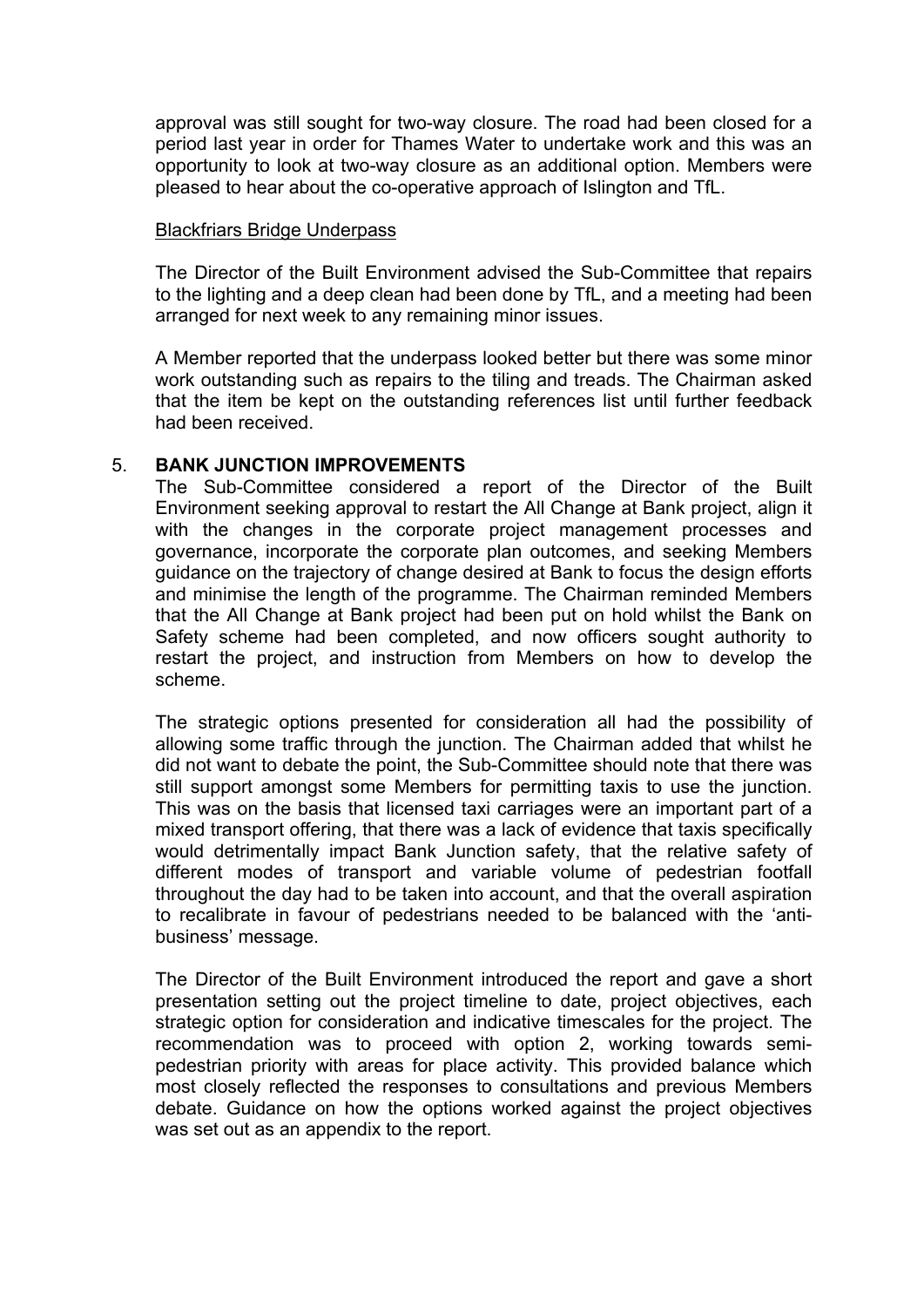Members then discussed the strategic options. Some Members felt that option 1 should be the Corporation's ultimate aspiration for the junction, but that this may be a longer-term vision. If another option was taken, the scheme should be implemented in a way which kept option 1 open as a future possibility. A Member stressed that any scheme should retain the ability to direct traffic back through the junction in an emergency. Furthermore, any scheme needed to be aligned with the Transport Strategy as this would form the basis of evidence supporting the scheme.

In response to a query from a Member, the Director of the Built Environment advised that TfL had not yet been consulted for their views on the three strategic options, but they were happy with the Bank on Safety scheme with regards to bus journey times. However, TfL were aware of the temporary nature of the Bank on Safety scheme and had already began reducing bus traffic through the junction accordingly. The Director of the Built Environment felt that option 1 could be negotiated, but that this was not confirmed.

A Member suggested moving towards option 1 but in two phases if necessary. It was important that TfL's position be clarified, so that no option would be ruled out unnecessarily. The Chairman asked whether Members were in favour of deferring the decision in order to get definitive TfL comments on the strategic options, particularly option 1. The Director of the Built Environment responded that the project currently had momentum and that officers were conscious of the target end date of 2022. Delaying the decision may delay the project by up to one quarter.

A Member suggested that the Sub-Committee support option 2 with the ultimate aspiration of implementing option 1 in the future. TfL may not be able to answer questions quickly and may need to undertake their own analysis beforehand. A Member added that moving with pace on the project was important. Pedestrian footfall had increased significantly in recent years and would continue to do so with the upcoming capacity upgrades to Bank station, and therefore it would be important to have something in place in time. As there were only two routes north from London Bridge, Bishopsgate and Bank junction, TfL were unlikely to agree to reroute the buses that used Bank junction and would not be able to do so in the current timescales.

A Member argued that they supported option 3, as the key measures of success set out in the report had been achieved through the Bank on Safety scheme. As part of the Department of the Built Environment review of project prioritisation, a number of plans had been deprioritised due to cost, and on this basis, Members should take account of the significant difference in cost between options 2 and 3. Delivery was also key and option 3 would be delivered faster than the other 2 options.

A Member stressed that it was important to continue to be bold, and to have a clear vision. The work done so far on the Bank project had been bold and had influenced work elsewhere. The ideal vision was for maximum place activity but without losing resilience for the junction, and approving option 2 with the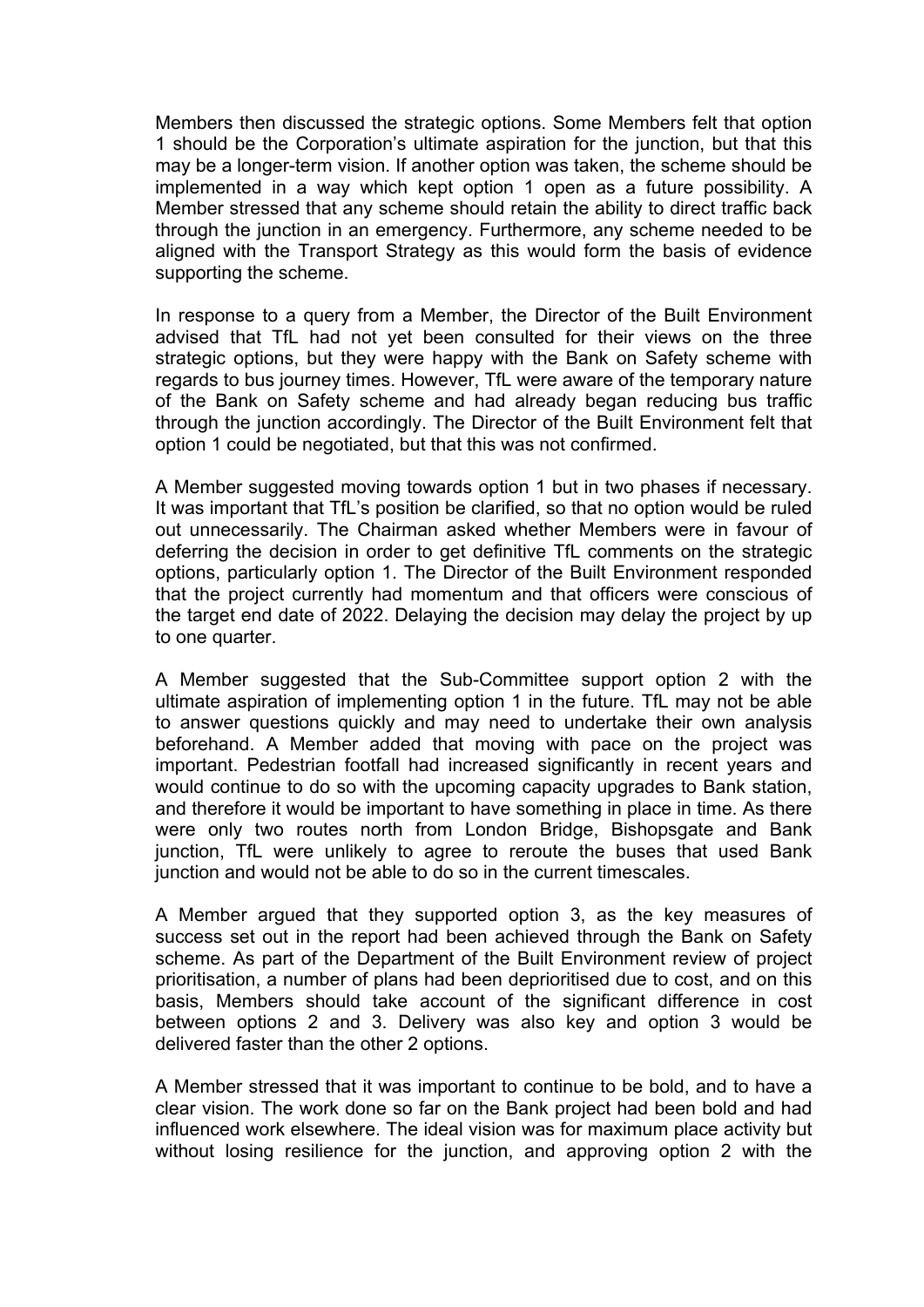aspiration of eventually implementing option 1 was supported. However, more details on cost and cost differences between the options would be required.

A Member said that on the basis of having option 1 as the ultimate aspiration for the junction, they could support taking option 2 as the next step. However, early conversations with TfL were imperative and Members would need an upto-date steer when the project was next reported to Committee. A Member added that they would like to see the timescales on option 2 tightened if this was the preferred option.

The Chairman emphasised the importance of political will and courage, and reminded Members that at one time, the majority of the Court of Common Council had been against the Bank on Safety scheme. The Chairman asked officers if option 2 could be implemented in time for the capacity upgrades to Bank station. The Director of the Built Environment responded that there were indications that it could be done, but it could not be promised. There was some dependence on other networks to implement the scheme. A report would be brought back to the April meeting of the Sub-Committee for further decision.

**RESOLVED** – That the Streets & Walkways Sub-Committee:

- a) Approve for the Bank Junction Improvements Project (All Change at Bank) to be formally restarted;
- b) Approve the Project Objectives in paragraph 13 continue to be relevant to align

with the wording of the Corporate plan:

c) Note change to governance arrangements of the existing Project Board into a

stakeholder working group, and the creation of a new internal Project Board;

d) Proceed with feasibility design of Strategic Option 2 (semi pedestrian priority

with some vehicle movement) to a Gateway 4 report, on the basis that the proposed timescales for the project be tightened, and that Strategic Option 1 be retained as the Corporation's longer-term aspiration for the junction. The next phase of work

will investigate different options for highways alignment, design of public realm and vehicle mix to inform the Gateway 4 report;

e) Note the options for procurement routes to include the option of any applicable

framework contract (paragraph 44 and Appendix 6); and

- f) Note that Streets and Walkways will remain the nominated client **Committee**
- for future reports on this project, with escalation to Planning and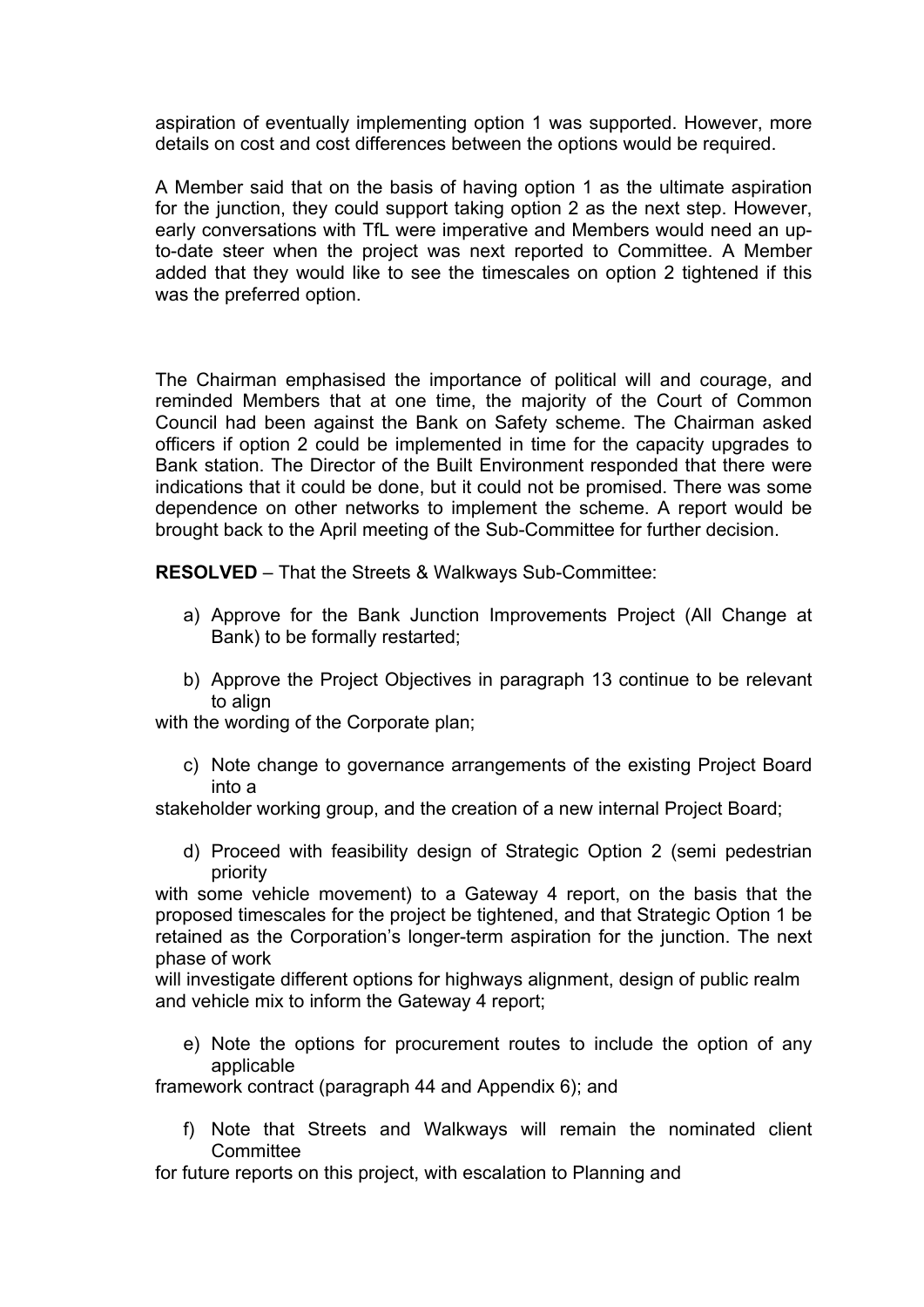Transportation Committee as required.

#### 6. **GREENING CHEAPSIDE S106**

The Sub-Committee considered a report of the Director of the Built Environment presenting detailed design information and costs for Phase 1 of the Greening Cheapside project. The Director of the Built Environment introduced the report and gave a short presentation setting out the two phases of the project and key observations. The recommendation was to approve the proposed design and details set out in the report relating to the budget.

A Member suggested that the plans might benefit from more bins, as the area tended to attract litter and particularly cigarette butts. The area should also be designed to be unattractive to skateboarders.

A Member queried whether there were plans to redesign the exit to the tube station, as the current area was a cluttered design with a busy coffee bar, a map that was often vandalised and a number of street obstructions. The area could be significantly improved if the station building was improved. A Member added that no solution to the existing issues with wayfinding were proposed, although it might not be within the Corporation's power to change the station building. Members asked that the Phase 2 report be submitted to Streets & Walkways Sub-Committee as well as the Open Spaces & City Gardens Committee.

A Member said that many people may still try to sit on the wall of the plant bed, and suggested making the wall deeper so that the plants were not disturbed. The Member added that he recalled the Corporation had tried to do something about the exit to the station in the past and had decided against it due to cost or another issue. A Member suggested requesting a message giving directions over the PA system within the station.

A Member asked what the anticipated budget for Phase 1B was, and how it was decided to allocate £20,000 to Phase 1B for the architectural design competition.

A Member queried whether people would sit on the stone column seating, whether signage and more cycle parking had been considered. The planter in front of One New Change should also be upgraded.

The Director of the Built Environment responded to the points raised by Members. The budget for the project had been capped and the project rescoped following the prioritisation review. The project would focus on the existing planters. The funding for Phase 1B involved external sponsors with whom discussions were ongoing, and it was hoped this would be agreed by March. The £20,000 allocated would be to support the design competition in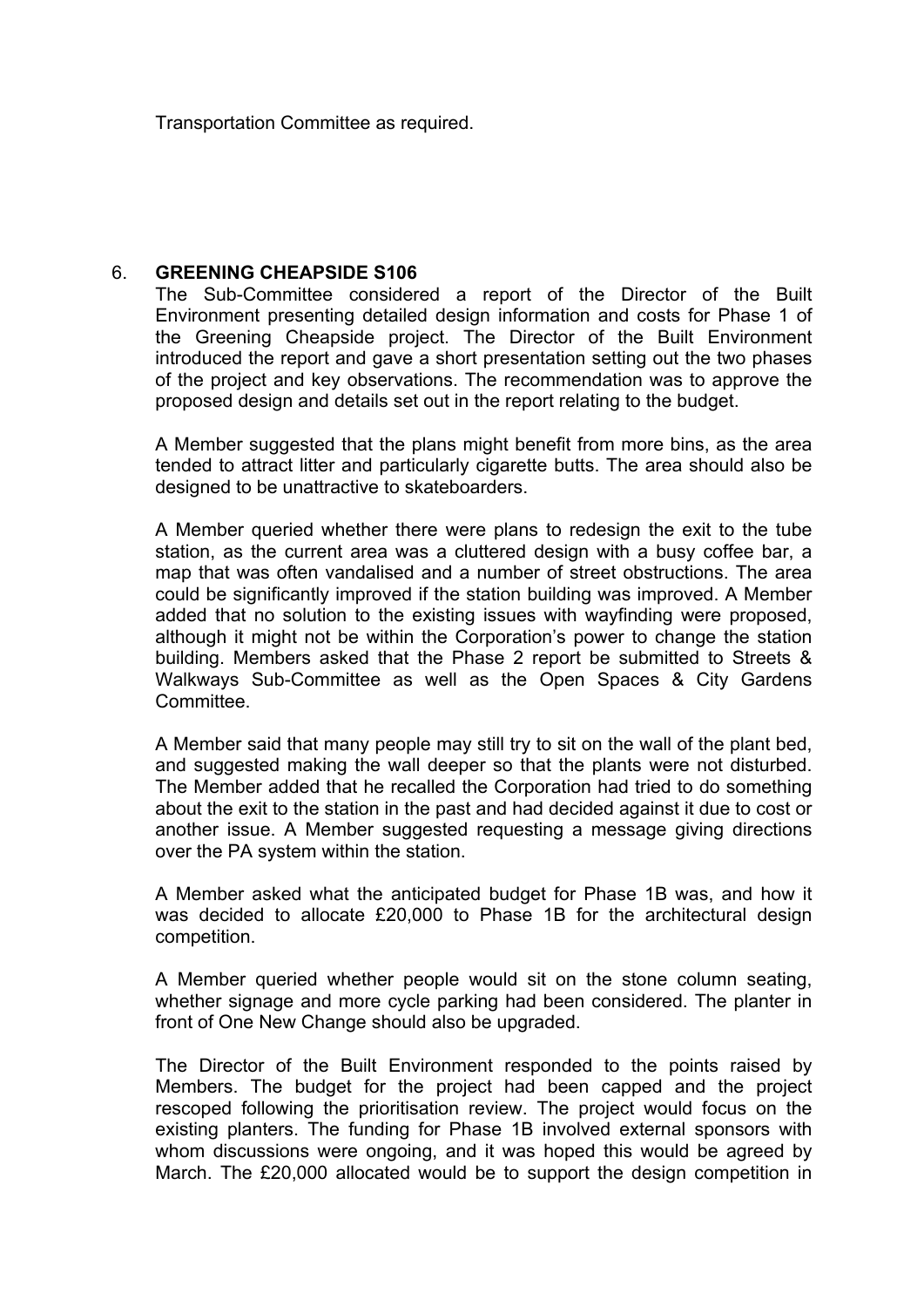conjunction with the City Centre, similar to a number of competitions that had been run recently.

Officers understood Members' concerns about wayfinding and the station exit, but wholesale changes to the station exit were not possible for structural reasons. TfL were looking at upgrading the station building but the upgrades would be cosmetic.

New signage would be provided for the area as part of the Legible London scheme, and officers would explore options for better visibility. The design of planters to the north and west would be similar to the others in material and seating design. Armrests were also under consideration to increase accessibility. Measures against skateboarding would also be included. The stone columns were included as historic recall in character with the area, and it would be ensured that they were not intrusive. Due to the amount of existing instructions, it was not recommended to add more cycle stands. Whilst the phase of the project relating to the churchyard would be led by the Open Spaces & City Gardens Committee, the report would also be submitted to Streets & Walkways Sub-Committee.

A Member suggested that the map could also be replaced as part of the Legible London scheme.

**RESOLVED** – That the Streets & Walkways Sub-Committee:

- a) Approve the proposed design and the total budget of Phase 1 and total city funding contribution to Phase 1B at an estimated cost of £380,154 funded from the sources described in Appendix 7, table 3 (including any related interest or indexation);
- b) Note that the £20,000 allocated to Phase 1B will only be utilised subject to

the external funding for the implementation of Phase 1B of the project being secured; and

c) Authorise delegation of budget adjustments between staff costs, works and fees, and between Phase 1 and Phase 1B to the Chief Officer in consultation with the Chamberlain Department.

### 7. **MOOR LANE ULEV SCHEME**

The Sub-Committee considered a report of the Director of Markets and Consumer Protection concerning the proposed pilot scheme to introduce an ultra-low emission vehicle (ULEV) access only restriction at the southern section of Moor Lane in April 2019.

The Director of Markets and Consumer Protection introduced the report. It was proposed to postpone the pilot scheme for up to 6 months to avoid confusion with the Mayor of London's Ultra-Low Emission Zone. The pilot scheme had been out to consultation with responses received.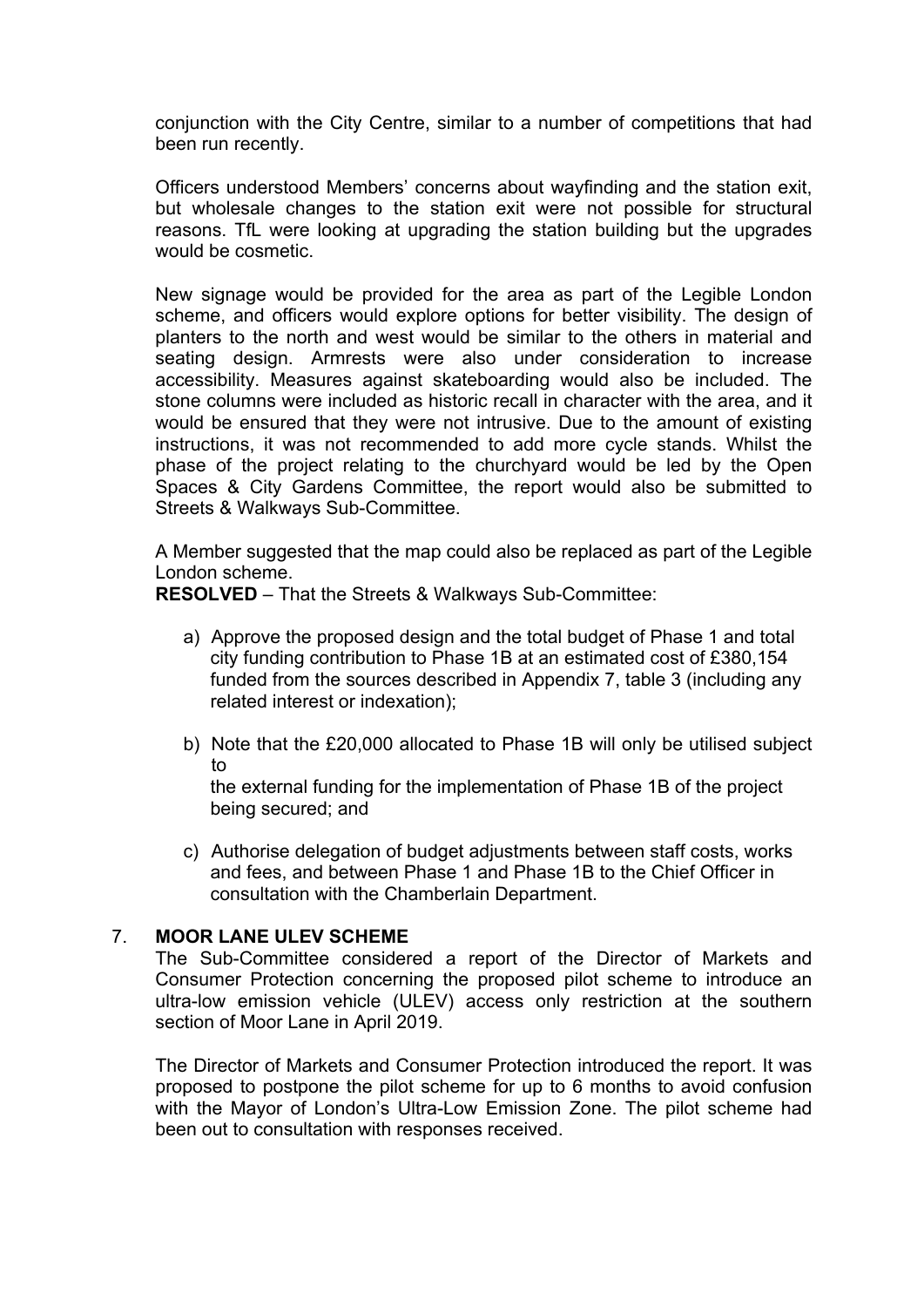A Member said that they were troubled by some of the responses to the consultation, and queried whether the questions posed by Noble & Associates, set out on page 81 of the agenda, could be answered, and whether the scheme represented value for money.

A Member added that the responses to the consultation had been interesting. The proposed postponement was understandable but possible confusion would need to be dealt with eventually regardless, particularly with regards to signage and definitions of ULEV. The Member was not opposed to the pilot scheme but felt there were questions to answer. As the scheme was being postponed anyway, it was suggested that more thought should be put into the scheme and a report brought back to Committee with clearer proposals.

A Member said that the pilot schemes originated through funding from the Mayor of London and one of the key purposes was to remove traffic from Beech Street. If this could not be delivered, then the funding should be returned or rerouted to the Beech Street project.

A Member drew the Sub-Committee's attention to the response from the LTDA, who raised a valid point about rapid charging points. Not enough of them had been delivered and the Corporation could not insist on electric taxis without sufficient provision. A Member suggested that if the pilot scheme could not be delivered then the funding could be used to deliver the charging points, as residents would need them as well.

A Member added that opposition to the scheme was significant and it needed to be taken further, with perhaps a further consultation if necessary. A Member suggested that another report be brought back to Committee, as better alignment would result in better engagement.

The Director of Markets and Consumer Protection responded to the points raised by Members. The issue had been brought to Committee because of the consultation responses. Officers were pleased with the level of engagement and discussion. A pilot was under consideration for thirty rapid charging points and there was other work being done around this issue. The original intention had been to trial a zero-emissions street but as this could not be delivered a ULEV scheme was considered as an alternative. The Transport Strategy worked towards zero-emission zones and this would be useful for informing that.

There were a number of things that would impact upon the scheme and discussions with taxi groups had taken place. Officers would also work closely with businesses and other local stakeholders. The focus was on promoting the idea and this was all part of the process. Responses to the questions put by Noble & Associates could be provided outside the meeting.

The Chairman then moved that Members consider the recommendations. A Member suggested that there was more work to be done and Members would not necessarily approve the pilot scheme in its current form following the postponement, and suggested the matter be brought back to Committee before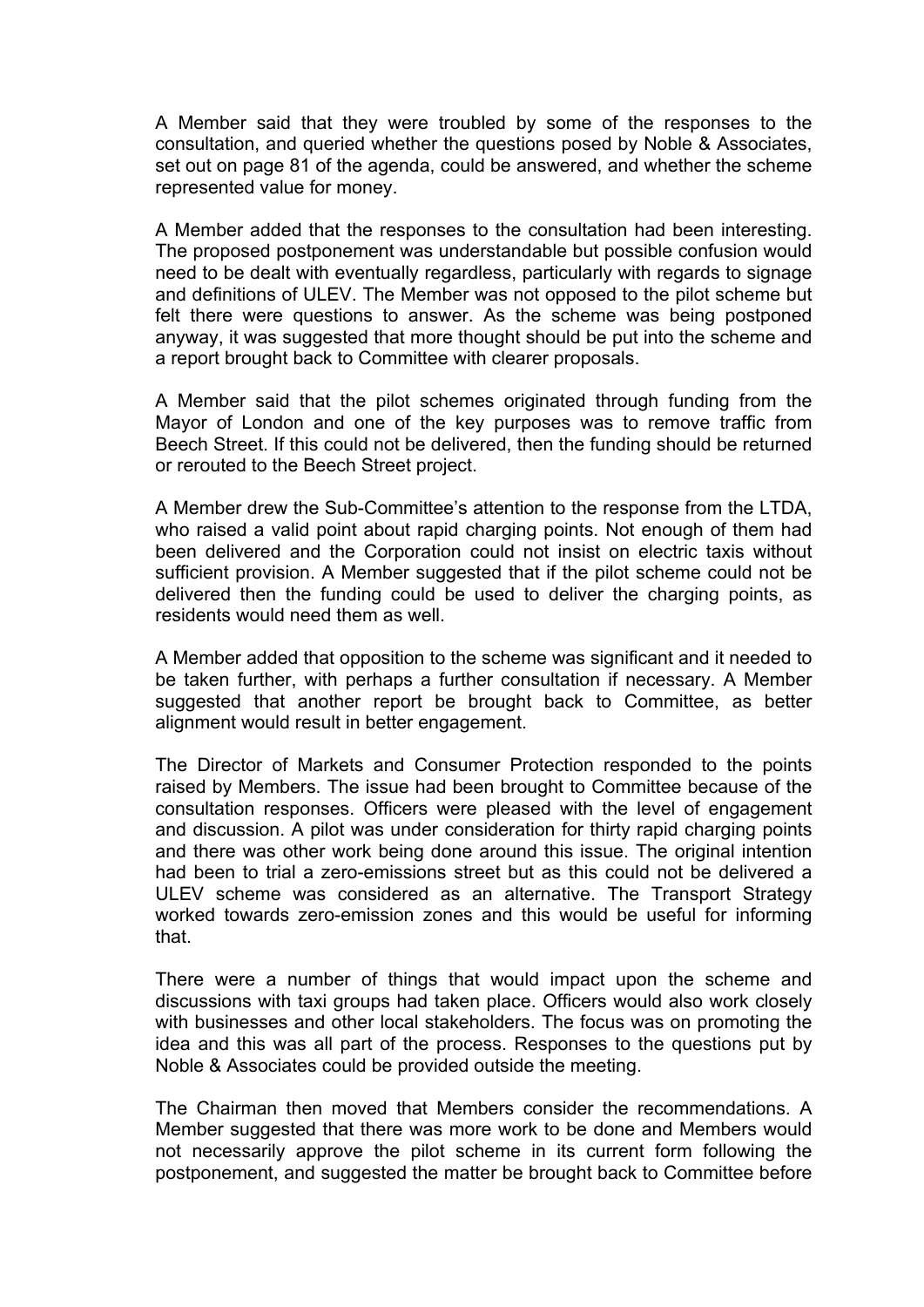making a decision. A Member added that the charging infrastructure was a critical point with wider implications, and it would be premature to make the experimental traffic order at this point. Members needed to establish if the scheme was understood as a priority, as the targets were achievable. A Member added that the next report should include detailed costs.

The Chairman said that it was clear that Members were satisfied with postponing the scheme, but wanted a further report with greater detail on the pilot scheme before agreeing to make the traffic order.

**RESOLVED** – That the Streets & Walkways Sub-Committee:

- a) Agree that introduction of the scheme is postponed for up to 6 months to avoid confusion with the Mayor of London Ultra-Low Emission Zone and provide additional time for drivers to upgrade vehicles; and
- b) Instruct officers to bring a further report on the pilot scheme to Committee, taking account of Members' comments and responses to the consultation.

# 8. **ANTI-TERRORISM TRAFFIC REGULATION ORDER: 2018 REVIEW**

The Sub-Committee received a report of the Director of the Built Environment reviewing the use of the City's permanent Anti-Terrorism Traffic Regulation Order (ATTRO) which was used only once in 2018, namely for the New Year's Eve celebrations as part of the Metropolitan Police-led operation. The Director of the Built Environment introduced the report and advised the Sub-Committee that officers felt the system in place was proportionate and challenged police effectively.

**RESOLVED** – That the report be noted.

9. **QUESTIONS ON MATTERS RELATING TO THE WORK OF THE SUB COMMITTEE**

There were no questions.

10. **ANY OTHER BUSINESS THAT THE CHAIRMAN CONSIDERS URGENT** There was no other business.

# 11. **EXCLUSION OF THE PUBLIC**

**RESOLVED –** That under Section 100(A) of the Local Government Act 1972, the public be excluded from the meeting for the following items of business on the grounds that they involve the likely disclosure of exempt information as defined in Part 1 of Schedule 12A of the Local Government Act.

| Item No.  | <b>Exempt Paragraphs</b> |
|-----------|--------------------------|
| -12       |                          |
| $13 - 14$ | -                        |

12. **NON-PUBLIC MINUTES**